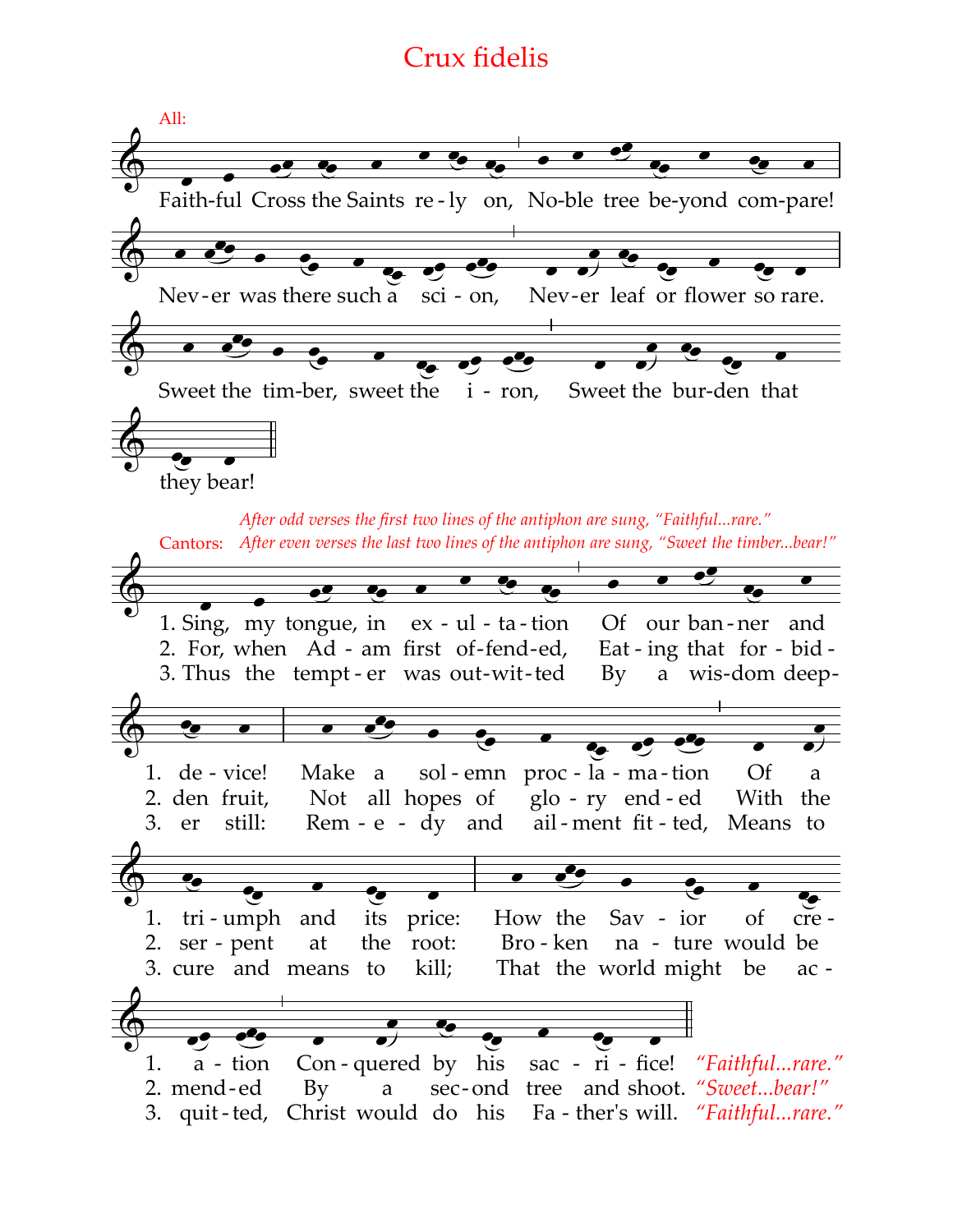All: Faith-ful Cross the Saints re-ly on, No-ble tree be-yond com-pare! o<sup>0</sup>o Nev-er was there such a sci - on, Nev-er leaf or flower so rare. <u>pap</u> Sweet the tim-ber, sweet the *i* - ron, Sweet the bur-den that they bear! Cantors:  $\bullet$ Fa - ther, out of pit -  $y$ For our self in-flict-4. So the  $ti - ny$  ba - by  $cry$ -ing, Found-er of the seas 5. Hear a he came, the long ex-pect-ed, 6. So Not in  $g\text{lo-ry}$ , not  $\bullet$ Sent him from the heaven-ly cit - y When 4. ed doom, 5. and strands; See his vir - gin Moth - er  $ty - ing$ Cloth  $6.$  to reign;  $On - ly$ born to be re-ject-ed, Choos-He, the Son and the Al-4. the  $ho - ly$ time had come: 5. a-round his feet and hands; Find him in a man-ger 6. ing  $hun - ger$ , toil and pain, Till the scaf-fold was e- $\overline{\bullet^{\theta_{\scriptscriptstyle \bullet}}}$  $\bullet^{\prime}$ ۰, Took our flesh Mar - y's womb. "Sweet...bear!" 4. might- $y$ ,  $in$ Tight-ly wrapped in swaddl-ing bands! "Faithful...rare." 5.  $\frac{1}{\nu}$  - ing And the Pas - chal Lamb was slain. "Sweet...bear!" 6. rect-ed